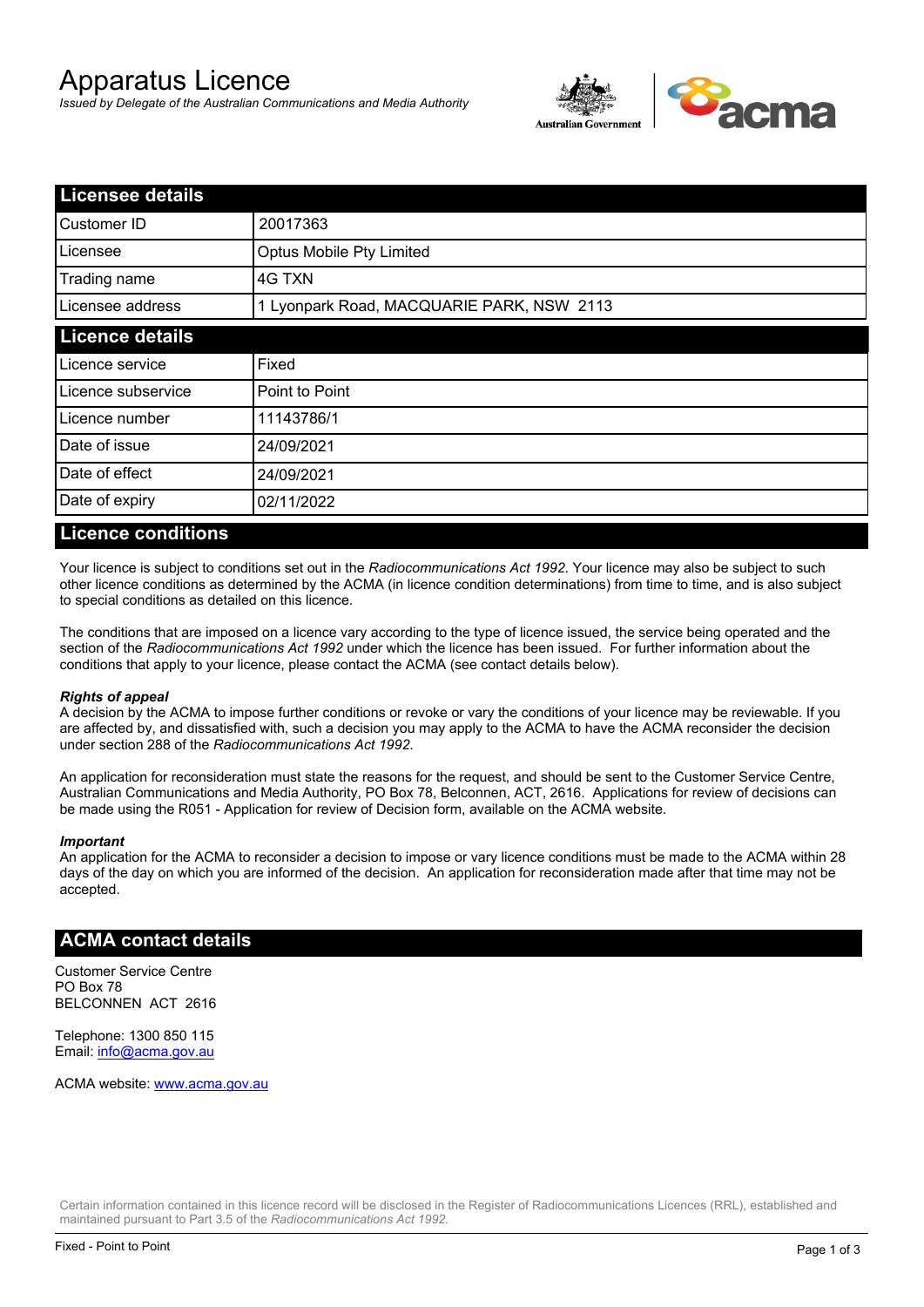# **Advisory Notes applying to licence no.: 11143786/1**

Conditions applicable to the operation of Point to Point station(s) authorised under this licence can be found in the Radiocommunications Licence Conditions (Apparatus Licence) Determination and the Radiocommunications Licence Conditions (Fixed Licence) Determination, the 'fixed licence lcd'. Copies of these determinations are available from the ACMA and from the ACMA home page (www.acma.gov.au).